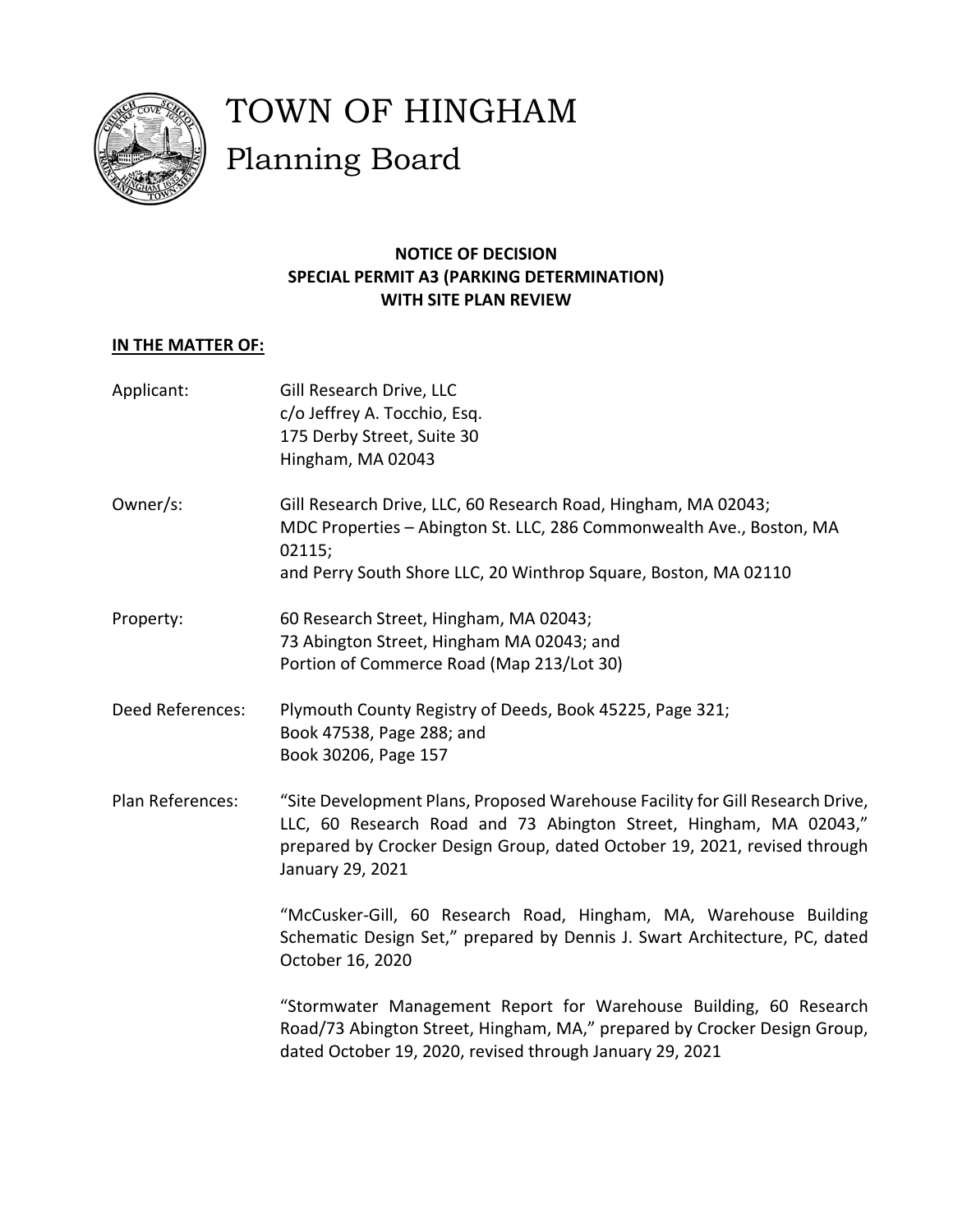## **SUMMARY OF PROCEEDINGS**

This matter came before the Planning Board (the "Board") on the application of Gill Research Drive, LLC (the "Applicant") for Site Plan Review under Section §§ I‐G, I‐H and I‐I of the Zoning By‐Law (the "By‐Law") and a Special Permit A3 Parking Determination and/or waivers under § V‐A of the By‐Law, to construct a new 30,500 (+/‐) SF warehouse storage facility, with associated site improvements, at the properties located at 60 Research Road, 73 Abington Street, and 0 Commerce Road, in the Industrial Park District and South Hingham Development Overlay District.

The Board opened the initial, duly noticed public hearing on the applications during a meeting held on November 30, 2020 via Zoom as an alternate means of public access pursuant to an Order issued by the Governor of Massachusetts, dated March 12, 2020, Suspending Certain Provisions of the Open Meeting Law. Subsequent hearings were held on January 25, 2021, February 1, 2021, February 8, 2021, and February 22, 2021 by remote participation. The Board panel consisted of regular members Kevin Ellis, Chair, Judith Sneath, Rita DaSilva, Gordon Carr, and Gary Tondorf‐Dick. Rita DaSilva and Gary Tondorf Dick filed written certifications pursuant to MGL c. 39, s. 23D, the so-called Mullins Rule, for hearings respectively held on November 30, 2020 and February 8, 2021.

The Applicant was represented during the hearings by Jeffrey A. Tocchio, Esq. and Scott Golding, Esq., Gabe Crocker, PE, and Kevin Gill. The Board was assisted in its review by consulting engineers John Chessia, PE and Jeffrey Dirk, PE, PTOE, and Susan Murphy, Special Town Counsel. At the conclusion of the hearing, the Board voted unanimously to grant Site Plan Review approval and the requested Special Permit, with conditions set forth below.

Throughout its deliberations, the Board has been mindful of the statements of the Applicant and the comments of the general public, all as made or received at the public hearing.

## **BACKGROUND AND DISCUSSION**

The subject property consists of approximately 12 acres of land in total located on the southerly side of the intersection of Industrial Park Road and Research Drive. The site was previously developed with an industrial building (ca. 1982) that is approximately 50,000 SF GFA.

The proposed plan callsfor construction of a second 30,500 SF building, including 7 loading bays. The structure will serve as a storage warehouse for HVAC equipment manufactured onsite by the onsite sheet metal fabricator and contractor, McCusker‐Gill. The proposed building location and configuration complies with all dimensional standards specified in the By-Law. Relief is requested through a Special Permit A3 to provide 157 parking spaces for all uses on the site where 161 is required under Section V‐A. The total number of parking spaces proposed is inclusive of 27 trailer parking spaces and 2 "flex" outdoor storage/trailer parking areas for the operation of the warehouse use.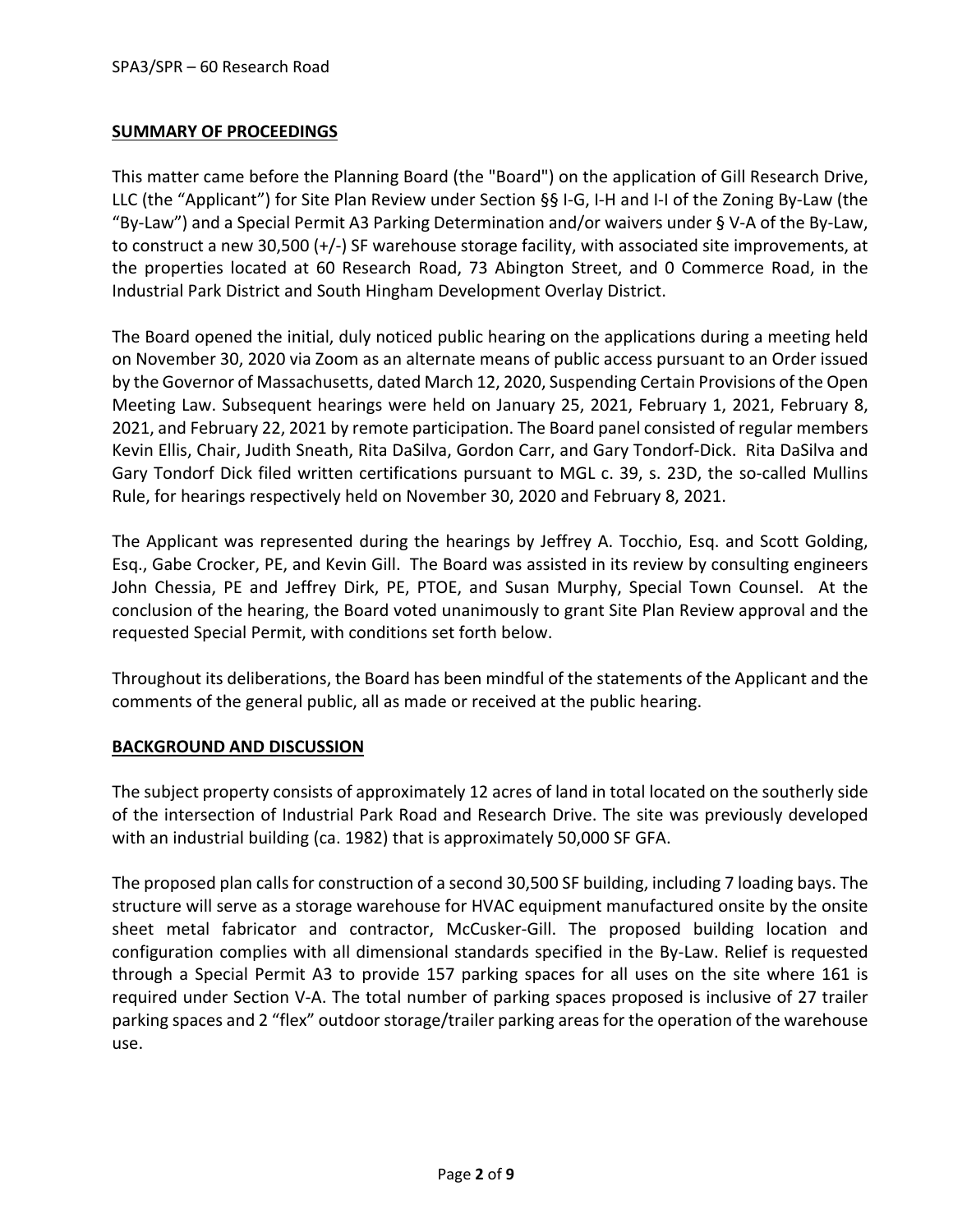The Applicant proposes to temporarily access the site through 73 Abington Street during the construction phase. The Applicant represented that construction vehicles travel routes do not include Pine Street in Weymouth.

There are wetlands on the property associated with a drainage ditch that parallels Research Road on the south. There are also wetlands to the east on adjacent land to the south on the new parcel and extending into 73 Abington Street. The buffer zone from these wetlands extends into the property. As such, the proposed project is additionally subject to review by the Hingham Conservation Commission.

## **FINDINGS:**

## Site Plan Review Findings

Based on the information submitted and presented during the hearing, and the deliberations and discussions of the Board during the meeting, the Board made the following findings in accordance with the Site Plan Approval Criteria under § I‐I, 6. of the By‐Law:

**a. Protection of abutting properties against detrimental uses by provision for surface water drainage, fire hydrant locations, sound and site buffers, and preservation of views, light and air, and protection of abutting properties from negative impacts from artificial outdoor site lighting;**

The proposed project complies with all dimensional setback requirements under Section IV of the Zoning By‐Law. The building and related improvements additionally comply with stormwater and landscaping standards, subject to conditions set forth below. The perimeter of the site that abuts other industrial uses will be screened with sight-obscuring evergreen plantings. There will be no negative visual or auditory impacts related to the proposed construction.

**b. Convenience and safety of vehicular and pedestrian movement within the site and on adjacent streets; the location of driveway openings in relation to traffic or to adjacent streets, taking account of grades, sight distances and distances between such driveway entrances, exits and the nearest existing street or highway intersections;sufficiency of accessforservice, utility and emergency vehicles;**

The proposed project will not alter access to the site for motorists or emergency vehicles through the existing curb cut opening on Research Road. Drive aisles conform to the standards set forth in the By‐Law. All proposed parking spaces comply with applicable dimensional requirements, and drive aisles within the site have been designed to accommodate semi-trailer truck circulation throughout the site.

**c. Adequacy of the arrangement of parking, loading spaces and traffic patterns in relation to the proposed uses of the premises; compliance with the off‐street parking requirements of this By‐ Law;**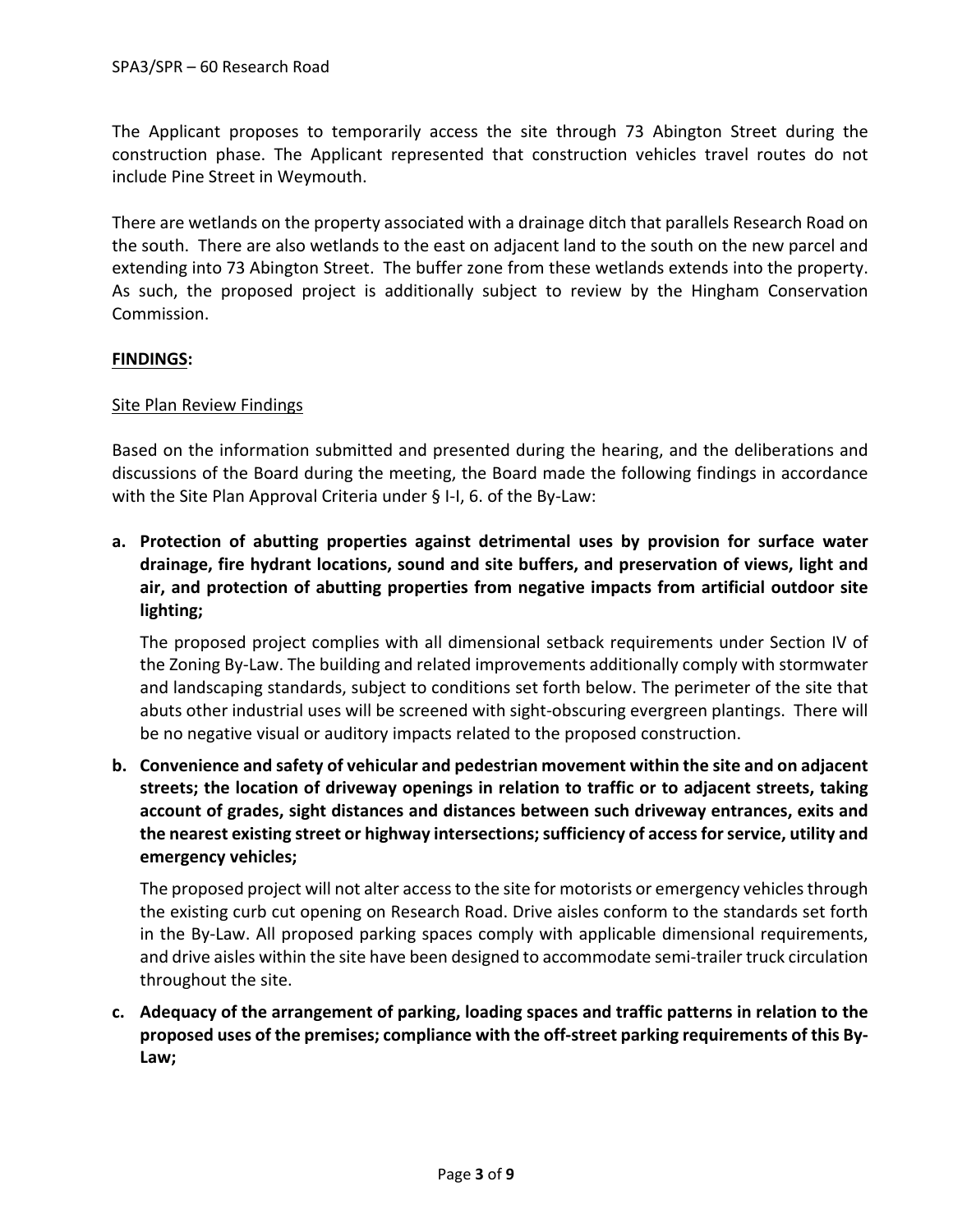The proposed project provides for 157 standard parking space where 160 would otherwise be required. Based on the findings of the Board in connection with the Special Permit A3 to be issued by the Board, adequate parking is provided with the 157 standard parking spaces and additional trailer parking spaces. Drive aisles comply or exceed with the standards set forth in Section V‐A of the By‐Law.

### **d. Adequacy of open space and setbacks, including adequacy of landscaping of such areas;**

The proposed warehouse building complies with all yard setback requirements. Due to the additional land that is being appended to the property by separate endorsed Approval Not Required Plan, (i) the building coverage will decrease from 17.4% to 15.3% (maximum of 40% allowed), and (ii) the floor area ratio will decrease from 0.19 to 0.16 (maximum of 0.35 allowed by right; 0.45 allowed by Special Permit). In addition, the open space will increase from 37% of the existing lot to 45% of the new (combined) property. The proposed plan calls for sufficient screening of parking and refuse areas, subject to conditions set forth below. All other standards for open space are met.

**e. Adequacy of the methods of disposal of refuse and other wastes during construction and resulting from the uses permitted on the site including, but not limited to, discarded building materials, concrete truck wash out, chemicals, litter and sanitary wastes; provided, that discharge of refuse or other wastes into the municipal storm water system shall be expressly prohibited;**

The property is connected to the Town of Weymouth sewer system via a sewer force main. The daily design flow of the existing uses and proposed warehouse facility fall within the maximum daily design flow permitted under the existing Sewer Connection Extension Permit for the Property.

**f. Prevention or mitigation of adverse impacts on the Town's resources, including, without limitation, water supply, wastewater facilities, energy and public works and public safety resources;**

The proposed project will not have an adverse impact on the Town's resources. Sanitary waste will be directed to the existing sewer connection to the Weymouth sewer system. The site will be served by private trash service. Additionally, there is a contemplated easement to allow for a looped water service.

**g. Assurance of positive storm water drainage and snow‐melt run‐off from buildings, driveways and from all parking and loading areas on the site, and prevention of erosion, sedimentation and storm water pollution and management problemsthrough site design and erosion controls in accordance with the most current versions of the Massachusetts Department of Environmental Protection's Storm water Management Policy and Standards including the Massachusetts Storm water Handbook, the Massachusetts Erosion and Sediment Control Guidelines and, if applicable, additional requirements under the Town of Hingham MS4 Permit for projects that disturb more than one acre and discharge to the Town's municipal storm water;**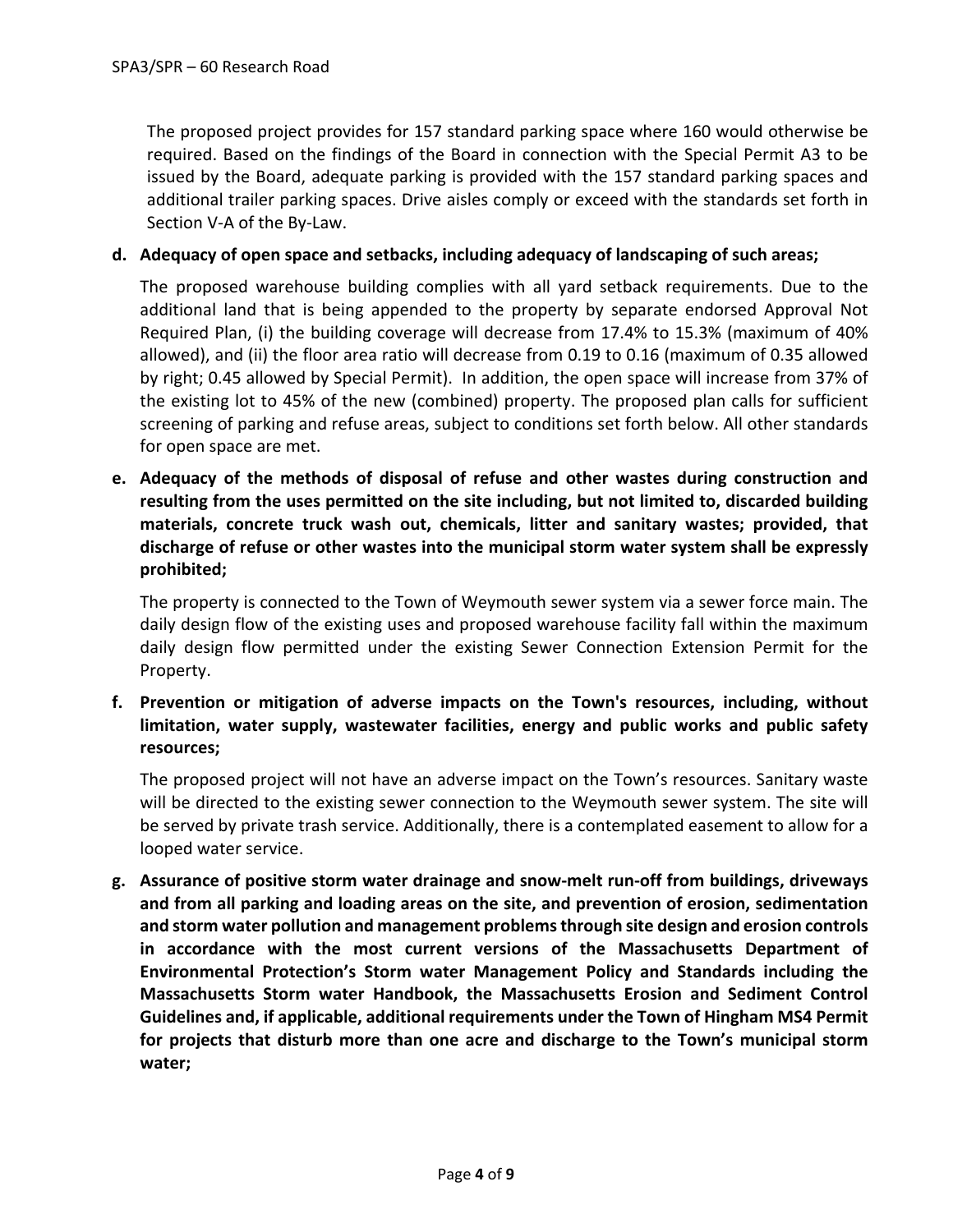The proposed development has been designed to convey stormwater runoff to subsurface infiltration and detention structures via roof drains and catch basins, and meets all relevant stormwater standards, provided, however, that a minor modification to the stormwater system in response to Conservation Commission comments will be made to reduce the rate of flow to the southerly wetland and review of the revised plan will be a condition of approval, along with conditions requiring some minor technical revisions recommended by the Board's peer review engineer, John Chessia, PE, in his 2/3/2021 letter. Sediment and erosion control measures will be implemented prior to demolition and construction including proposed compost filters, subject to review and approval of a SWPPP.

**h. Assurance that appropriate Best Management Practices have been incorporated to minimize the amount of disturbed areas and protect natural resources, stabilize sites when projects are complete or operations have temporarily ceased, protect slopes on the construction site, protect storm drain inlets and armor all newly constructed outlets, install perimeter controls at the site, stabilize construction site entrances and exits to prevent off‐site tracking of material, and to provide for regular inspection of storm water controls at consistent intervals;**

An operations and maintenance plan has been provided and reviewed by John Chessia. Minor technical revisions are identified as conditions of approval however there is a comprehensive construction plan prepared. Construction traffic will additionally be prohibited from using Pine Street in Weymouth.

**i. Protection of natural and historic features including minimizing: the volume of cut and fill, the number of removed trees of 6 inches caliper or larger, the removal of stone walls, and the obstruction of scenic views from publicly accessible locations;**

The perimeter of the site that abuts other industrial uses and includes parking areas will be screened with sight‐obscuring evergreen plantings. There are resource areas on site and the Conservation Commission is regulating those portions of the site.

**j. Minimizing unreasonable departure from the character and scale of buildings in the vicinity or as previously existing on or approved for the site.**

The property is located within the South Shore Industrial Park and presently operates as a sheet metal contracting facility. The properties in the Industrial Park and immediate vicinity of the project operate with similar industrial uses. Based on the foregoing, this project is consistent with the character and scale of the buildings in the vicinity. The project improves the conditions based the analysis and engineering response to the existing site conditions.

## Special Permit Findings

Based on the information submitted and presented during the hearing, and the deliberations and discussions of the Board during the meeting, the Board made the following findings in accordance with the Special Permit Approval Criteria under § V‐A, 6. of the By‐Law:

#### **a. The parking is sufficient in quantity to meet the needs of the proposed project.**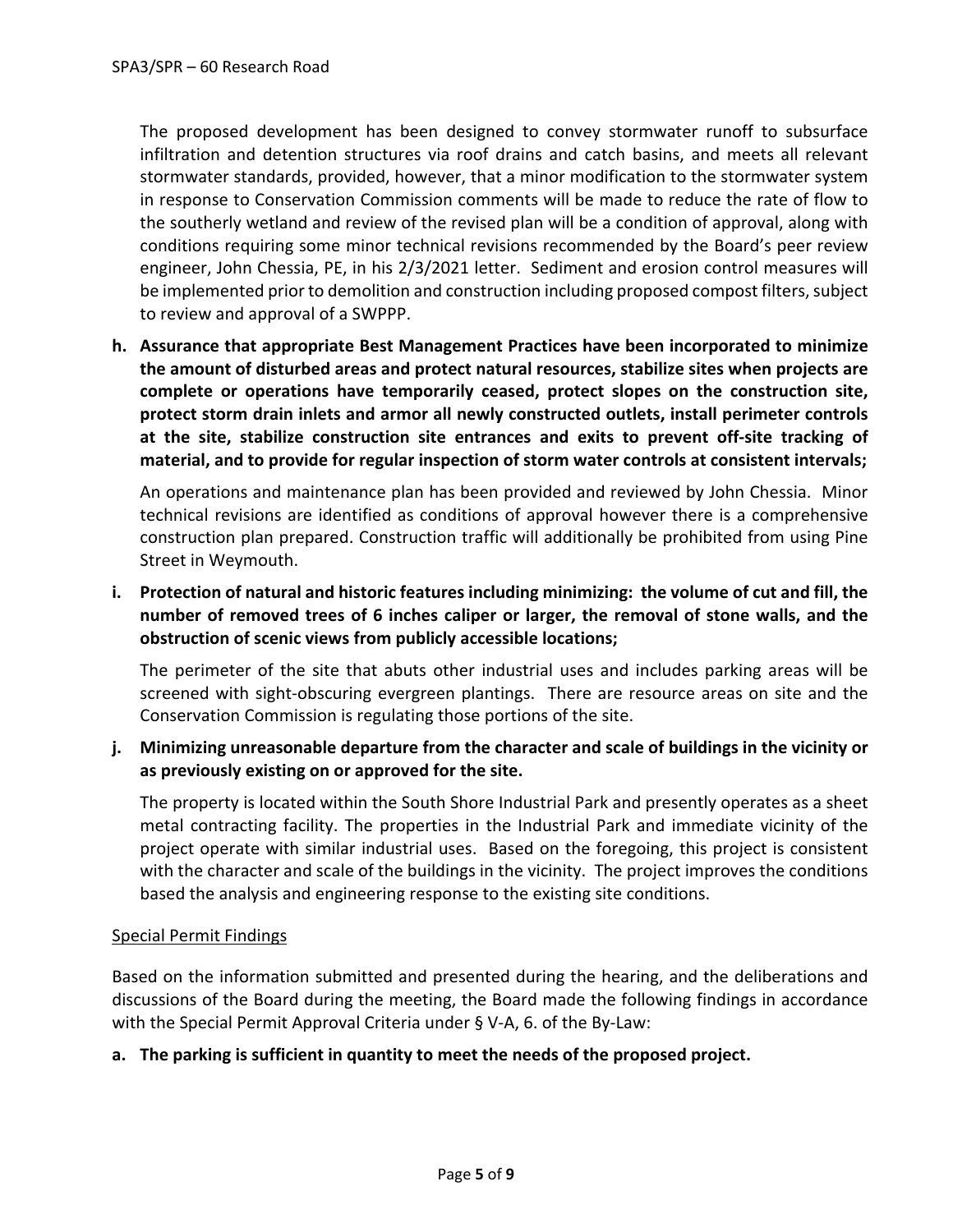The Applicant has proposed to provide 157 standard parking spaces where 161 are otherwise required, thereby requiring a waiver of 4 standard parking spaces. The project also includes 25 permanent tractor‐trailer parking spaces and two "flex" outdoor storage/trailer parking areas that will facilitate loading and unloading of larger fabricated HVAC duct work or provide additional trailer parking when needed. The inclusion of additional trailer spaces and "flex" trailer spaces will reduce the need and frequency of trailer visits to the site. The site also provides a sufficient number of loading spaces for the proposed uses on the site. The adequacy of 157 standard parking spaces is supported by the Board's peer review traffic engineer, Jeffrey Dirk, based on review of ITE data of comparable uses.

#### **b. Pedestrian access and circulation has been provided for.**

The proposed project will not alter the safety of pedestrian movements within the existing easterly portion of the site that will remain unchanged and will be safely accommodated in the areas of the new building.

**c. New driveways have been designed to maximize sightline distances to the greatest extent possible.**

Access to the site will continue to be through the existing curb opening along Research Road and there will be no new driveways.

d. It is impractical to meet these standards and that a waiver of these regulations will not result **in or worsen parking and traffic problems on‐site or on the surrounding streets, or adversely affect the value of abutting lands and buildings.**

The applicant has requested two waivers. First, the waiver of four standard parking spaces is discussed above. Second, the Applicant has requested a waiver from the requirement to install curbing along the existing eastern edge of this site. This is an existing condition and facilitates the drainage improvements proposed along the eastern edge to allow for runoff to sheet flow into the proposed stone filter strips. These waivers will not adversely affect the operations on the site or abutting properties.

## e. The granting of relief is consistent with the intent of this By-Law and will not increase the **likelihood of accident or impair access and circulation.**

As set forth in the above findings, the granting of relief pursuant to the application is consistent with the intent of this By-Law and will not increase the likelihood of accident or impair access and circulation.

#### **SITE PLAN REVIEW DECISION**

On a motion by Kevin Ellis, seconded by Judith Sneath, the Board unanimously voted to grant Site Plan Approval under Section I-G and Section I-H of the Zoning-Bylaw for the construction of a new  $30,500 +$ /- SF warehouse storage facility, with associated site improvements, at the properties located at 60 Research Road, 0 Commerce Road and 73 Abington Street, located in the Industrial Park District and the South Hingham Development Overlay District, subject to the following conditions: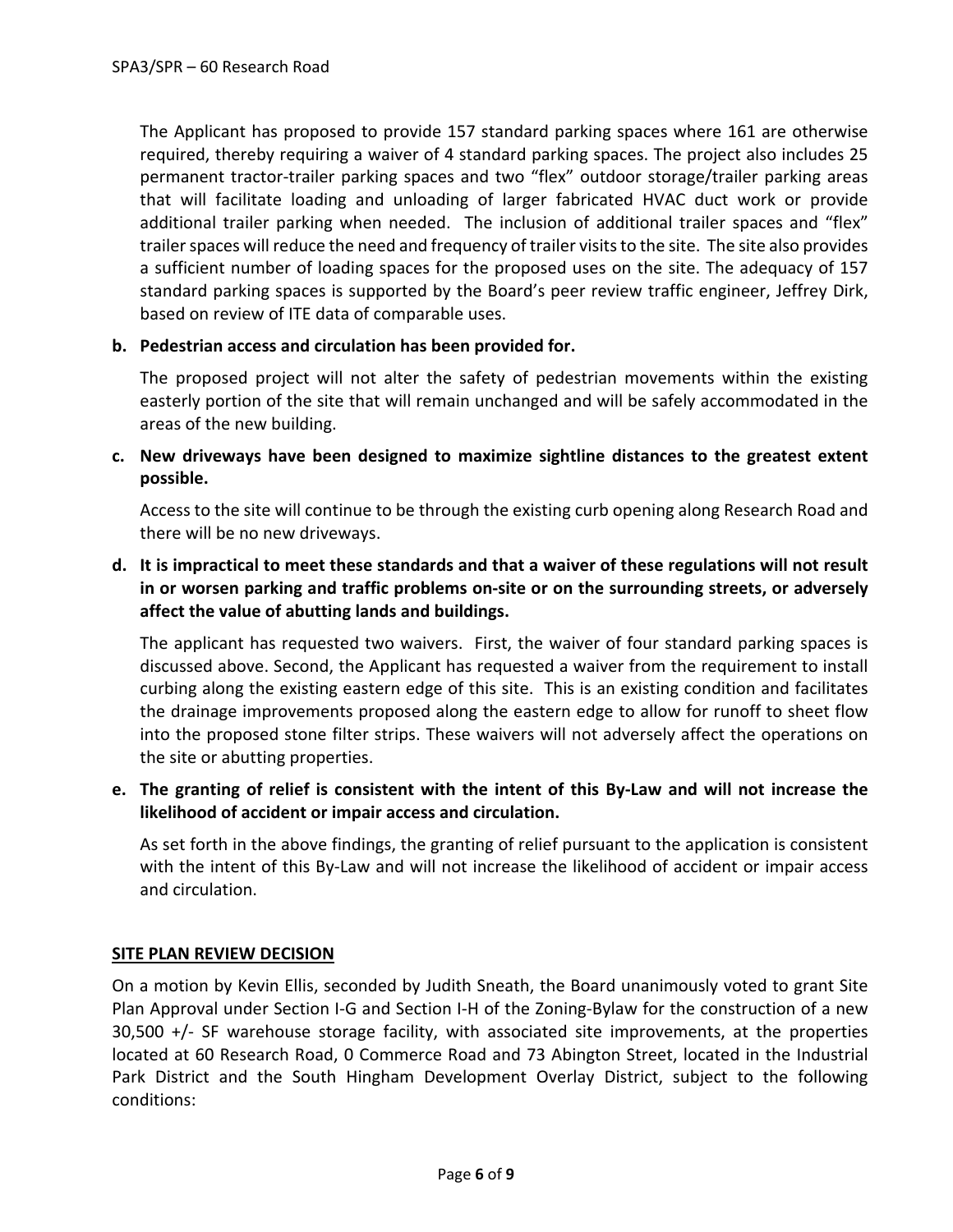#### **1. Prior to issuance of building permit:**

- (a) The site plan shall be modified as follows:
- (i) Consistent with any requirements set forth by the Conservation Commission, a revised site plan and related calculations shall be submitted which demonstrates a reduction in the peak rate of discharge to the southern wetland further to be below the existing runoff rate through expansion of the underground detention system. Upon approval by the Conservation Commission, such revised site plan shall be submitted to the Planning Board and its peer review engineer for review (if not previously peer reviewed).
- (ii) Revise the detail on sheet C‐8.1 to specify UG 1 for the separator row, not UG 2.
- (iii) Replace the proprietary units proposed at the eastern side of the site with units that are NJCAT Certified.
- (iv) Relocate the shutoff valves to the downgradient manhole outlet so that flow can bypass the oil/grit separators.
- (v) The Landscape Plan shall be revised to indicate which trees are proposed as "parking lot trees" All proposed parking lot trees shall comply with the provisions of Section V‐A.m. of the Zoning By‐law, including size and location.
- (b) The Applicant shall deliver to the Planning Board a copy of the recorded temporary grading easement for the work within 80 Research Road.
- (c) The Applicant shall deliver to the Planning Board copy of the site investigation relative to illicit discharges confirming no such discharges.

#### **2. Conditions Related to Construction**

- (a) Pre‐Construction Meeting. A pre‐construction review meeting with inspection of the erosion control installation and marked limits of clearing shall be required. The Applicant shall deliver a Stormwater Pollution Prevention Plan for review by the Planning Board or its designee not less than three weeks prior to the start of any work.
- (b) Construction vehicles shall be prohibited from using Pine Street in Weymouth to access the site for construction of the project.
- (c) Inspections. Inspections shall be required during construction, and prior to issuance of a certificate of occupancy, of all elements of the project related to or affecting erosion control during construction and the approved drainage and stormwater system installed for the project. The Applicant shall fund the establishment of a consultant fee account pursuant to Massachusetts General Laws Chapter 44 Section 53G, to fund the cost of such inspections.
- (d) As‐Built Plan Requirement. Upon project completion an as‐built plan must be submitted to the Building Commissioner prior to the issuance of a certificate of occupancy, and in no event later than two years after the completion of construction. In addition to such other requirements as are imposed by the Building Commissioner, the as-built plan must demonstrate substantial conformance with the stormwater system design and performance standards of the approved project plans.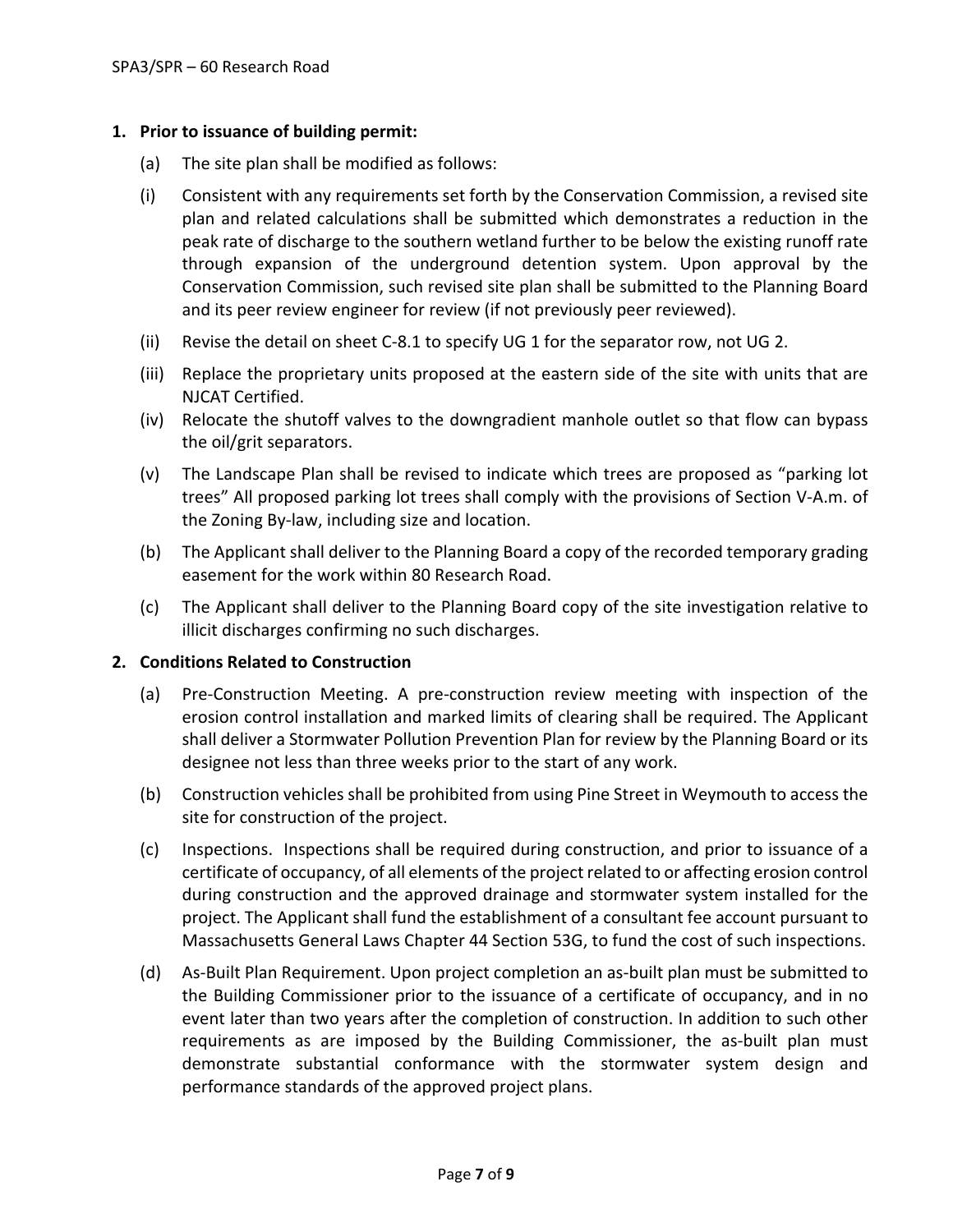In Favor: Gordon Carr, Gary Tondorf‐Dick, Judy Sneath, Kevin Ellis

Opposed: None

#### **SPECIAL PERMIT A3 DECISION**

On a motion by Kevin Ellis, seconded by Gary Tondorf‐Dick, the Board unanimously voted to grant a Special Permit A3 in connection with the construction of a new 30,500 +/- SF warehouse storage facility, with associated site improvements, at the properties located at 60 Research Road, 0 Commerce Road and 73 Abington Street, located in the Industrial Park District and the South Hingham Development Overlay District, together with the following waivers and subject to the following conditions:

#### Waivers:

- 1. Section V‐A.2 Off‐Street Parking Space Requirements (157 standard parking spaces where 161 are required)
- 2. Section V-A.5.g Curbing will not be installed along existing eastern edge of the surfaced area.

#### Conditions:

- 1. The project shall be subject to the conditions set forth in the Site Plan Approval, of even date, granted by the Board in connection with this project, attached to this decision and incorporated herein by reference.
- 2. Applicant shall implement the following Transportation Demand Management (TDM) strategies, some of which may already be in‐place:
	- (a) Assign a transportation coordinator to coordinate the TDM program;
	- (b) Post information regarding commuting options in a central location and/or otherwise make available to employees of the project;
	- (c) Implement a rideshare matching program for employees facilitated by the transportation coordinator to encourage carpooling;
	- (d) Provide a "welcome packet" to employees detailing available commuter options, the contact information for the transportation coordinator and information for employees to enroll in the rideshare program;
	- (e) Provide specific amenities to discourage off‐site trips, including a break‐room equipped with a microwave and refrigerator; offering direct deposit of paychecks; coordinating with a dry‐ cleaning service for on‐site pick‐up and delivery; allowing telecommuting or flexible work schedules; and other such measures to reduce overall traffic volumes and travel during peak traffic volume periods;
	- (f) Incorporate pedestrian accommodations within the Project site; and
	- (g) provide secure bicycle parking at an appropriate location within the Project site.

In favor: Carr, DaSilva, Ellis, Sneath, Tondorf‐Dick Opposed: None